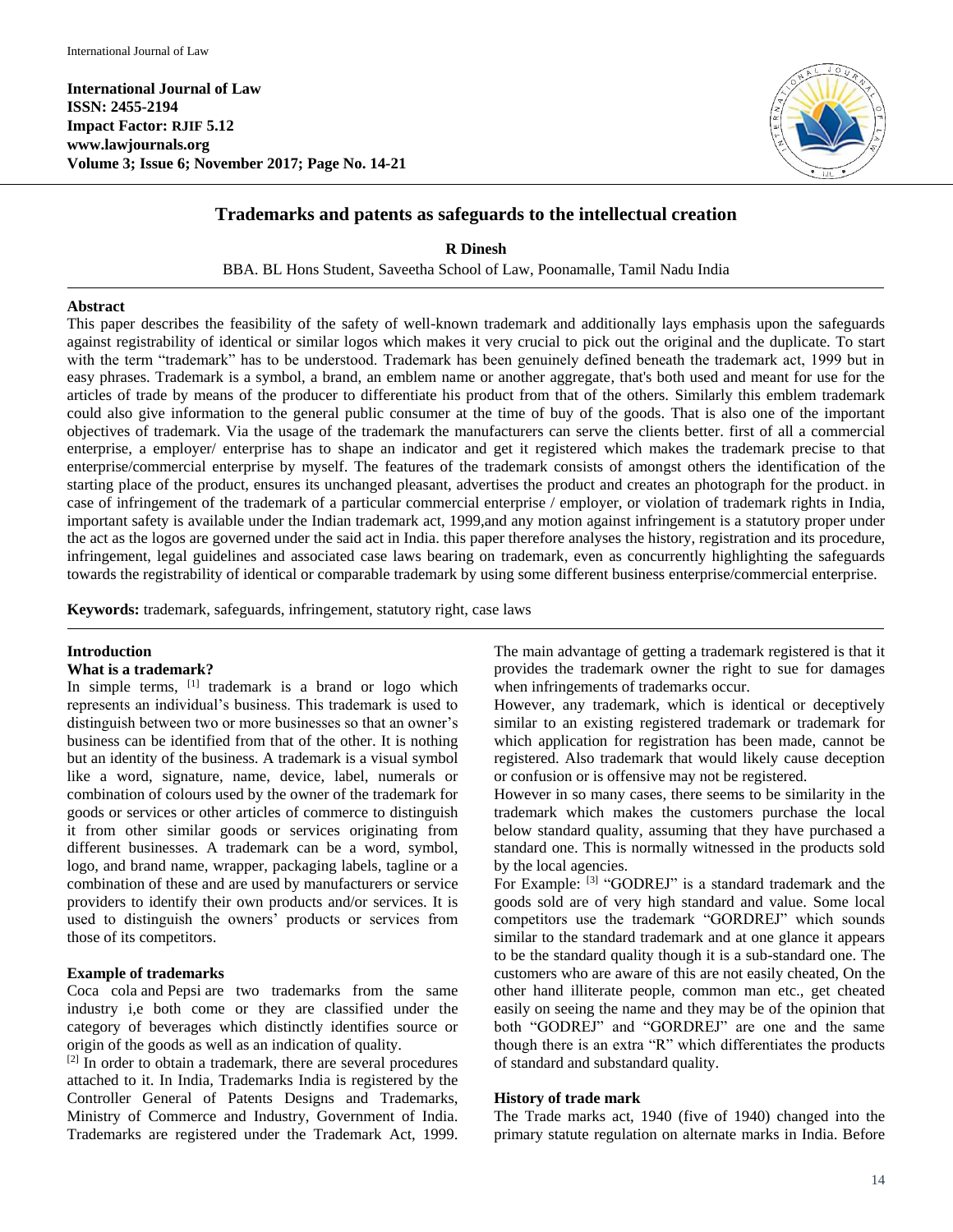to that, safety of trademarks becomes left to be governed by of common law. cases regarding trademarks have been decided in the light of section 54 of specific relief act, 1877, even as registration became secured by way of acquiring a announcement as to possession beneath the Indian registration act, 1908 (whirlpool employer vs. registrar of change marks). The stated enactment become amended via the trade marks amendment act, 1941 (27 of 1941) and later by means of different amendments. by way of the change marks modification act, 1943, the trade marks registry, which became formerly a part of the patent office, Calcutta (now Kolkata) became separated from the patent office to represent a separate trademarks registry underneath a registrar of exchange marks at Bombay (now Mumbai). Thereafter, the act was amended through the trade marks amendment act, of 1946, to present effect to the reciprocal arrangements regarding change marks between the government of India and the then Indian states and similarly amendments brought by way of part 'b' states law act, 1951.

On the basis of the report of Mr. Justice Ayyangar the trademarks act, 1940 become replaced by the trade & merchandise marks act, 1958. The 1958 act consolidated the provisions of the alternate marks act, 1940, the Indian merchandise marks act, 889(which was in force considering since 1.4.1889) and the provisions referring to trade marks within the Indian penal code. The trade & merchandise marks act, 1958 (act forty three of 1958) turned into brought into force on 25th November 1959. Certain minor amendments had been performed by the repealing & amending act, 1960 (58 of 1960) and the patents act, 1970 (39 of 1970).

The trade & merchandise mark act, 1958 has been revised and changed by way of the trade mark act, 1999. the technique started out because it changed into felt that a comprehensive assessment of the 1958 act be made in view of latest developments in trading and industrial practices, growing globalisation of exchange and industry, the want to inspire investment flows and switch of era, want for simplification and harmonisation of change mark management device within the country.

The trade marks bill, 1993 was added in the Lok Sabha on 19.5.1993, which become exceeded through the low Sabha on the lines endorsed by the status committee. However, as the bill failed to get via the Rajya sabha, it lapsed on the dissolution of the lok sabha. a brand new invoice titled as trademarks invoice, 1999 (bill no.33 of 1999) changed into brought in rajya sabha and in the end exceeded by way of both the homes of parliament. the bill acquired the assent of the president on 30.12.1999 and became an act.

#### **Procedures for reistration of trademark**

Trademark can be carried out for by using any person who can be an man or woman, enterprise, proprietor or prison entity claiming to be owner of the trademark. The software for trademark can be filed inside few days and the person that implemented for trademark can start using "tm" symbol. And the time required for trademark registry to finish formalities is eight to 24 months. Similarly if the trademark is registered and the registration certificate is issued then the ® (registered symbol) next to the trademark may be used. As soon as registered an indicator is legitimate for 10 years from the date

of submitting, this can be renewed occasionally from time to time.

### **Functions of a trade mark are**

The main functions of the trademark include the following:

- It identifies the service or product and its source
- It guarantees its quality
- Advertisement of service of product

# **Different types of trademark**

There are different types of Trademark which can be classified as under:

- A name (including personal or surname of the applicant or predecessor in business or the signature of the person)
- A coined word or an invented word or any arbitrary dictionary word or words, not being directly descriptive of the character or quality of the goods / service
- Alphanumeric or Letters or numerals or any combination thereof.
- Image, symbol, monograms, 3 dimensional shapes, letters etc.
- Sound marks in audio format

# **Documents required for filing a trade mark application in India**

[4] The following documents are most essential and also mandatory for filing a trademark application in India.

- Trademark or logo copy
- Applicant details like name, address and nationality and for company: the state of incorporation
- Goods or services to register
- Date of first use of the trademark in India, if used by you prior to applying.
- Power of attorney to be signed by the applicant in 100 Rs. stamp paper.

# **Necessity or requirment of registering trademark for a business**

[5] It is necessary to register a trademark for a business, as it safeguards, protects and also prevents other competitors to use the same trademark. Apart from the above, the requirement of registering a trademark for a business is enumerated below:

- Even biggest businesses like Coca-Cola, Siemens, and Apple protect their business by means of trademark.
- The trademark would be important asset for your business and contributes to the goodwill generated.
- With registered trademark you can stop others from using your trademarked business name / logo etc. with regards to goods or services it is registered
- Trademark can considered just like any other form of asset like real estate, as it can be sold, licensed or assigned
- It guarantees the identity of the origin of goods and services.
- **It stimulates further purchase.**
- It serves as a badge of loyalty and affiliation.
- It may enable consumer to make a life style or fashion statement.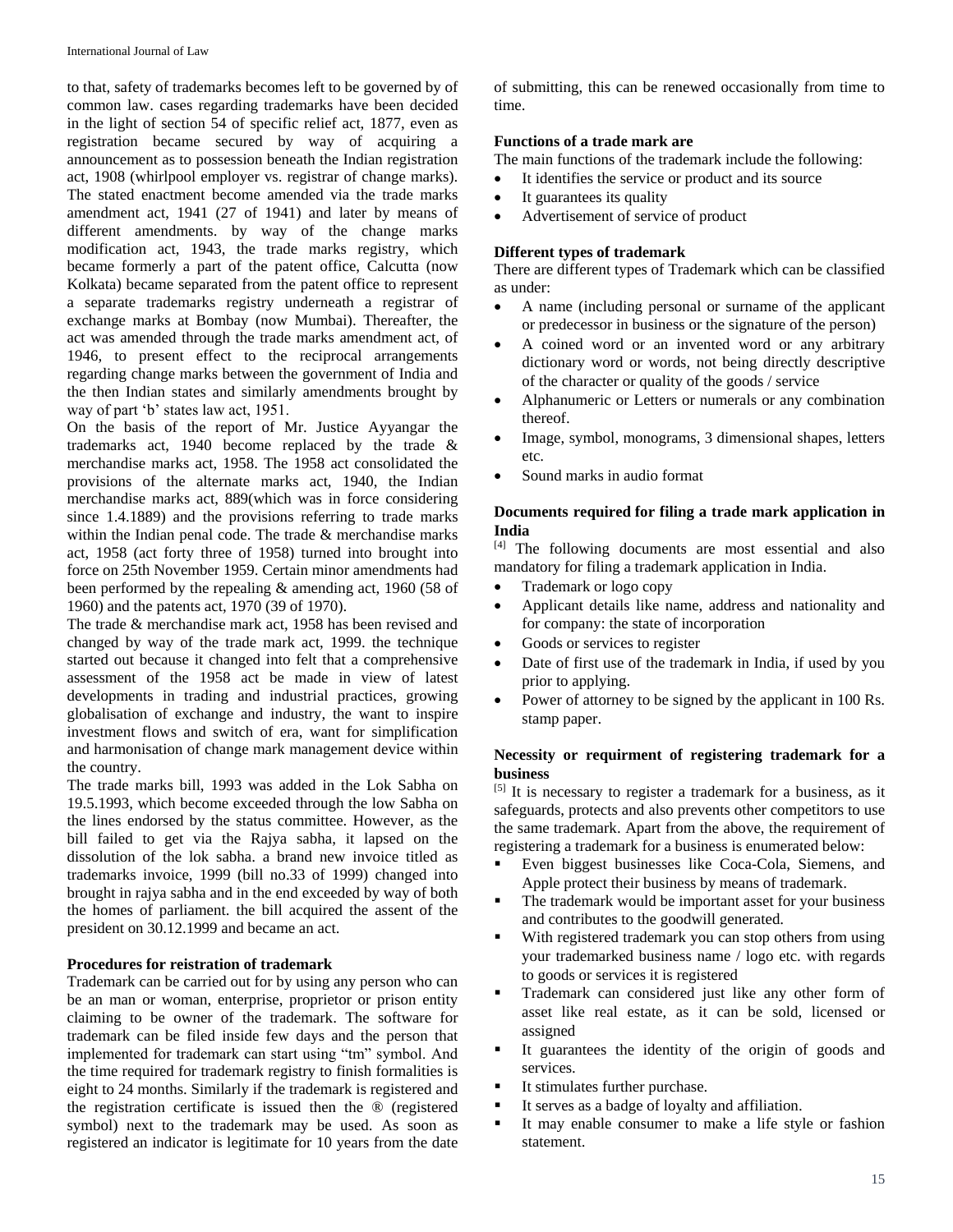# **Trademark Registration Process**

[6] Investing time and money to build a particular brand and seeing the same brand name being used by another, robbing a person or business of a hard-earned brand reputation is not an agreeable state of affairs. Many a time, trademark (TM) owners end up in protracted litigation because when the time was right, they did not do trademark registration in India of their brand name. Trademark registration process of the brand name is not a difficult task. A few simple steps, as explained below and you would have the much-needed legal protection of the respective brand name registration in India.

#### **Step 1: Trademark Search**

Many marketers do now not recognize the significance of a trademark seek. having a unique logo name in thoughts isn't excellent sufficient reason to avoid a hallmark seek. consequently, trademark seek allows someone i.e. a commercial enterprise to know that if there are similar logos to be had and it offers a truthful picture of in which the trademark of the particular individual stands, every so often, it additionally gives them a forewarning of the possibility of trademark litigation.

### **Step 2: Filing Trademark Application in India**

After a person is positive that his or her chosen logo call or brand is not indexed in the trademark registry India, then the man or woman can opt for registering the chosen emblem for his or her enterprise. Step one is to document an indicator utility shape at the trademark workplace, India. The Indian trademark places of work are placed at Chennai, Delhi, Mumbai, and Kolkata. These days, filing is by and large finished on line. As soon as the utility is filed, an legit receipt is at once issued for future reference.

### **Step 3: TM Examination**

[7] After a trademark application is filed, it is examined by the examiner for any discrepancies. The examination might take around 12-18 months. The examiner might accept the trademark absolutely, conditionally or object. If accepted unconditionally, the trademark gets published in the Trademark Journal. If not accepted unconditionally, the conditions to be fulfilled or the objections would be mentioned in the examination report and a month's time would be given to fulfill the conditions or response to the objections. Once such response is accepted, the trademark is published in the Trademark Journal. If the response is not accepted, one can request a hearing. If in the hearing, the examiner feels that the trademark should be allowed registration, it proceeds for publication in the Trademark Journal.

# **Step 4: TM Publication**

The step of guide is included inside the trademark registration procedure so that every person who items to the registering of the trademark has the possibility to oppose the identical. if, after three-four months from eBook there's no competition, the trademark proceeds for registration. in case there may be opposition; there is a honest listening to and choice are given by using the registrar.

# **Step 5: Registration Certificate**

Once the application proceeds for trademark registration, following publication in Trademark Journal, a registration certificate under the seal of the Trademark Office is issued.

# **Step 6: Trademark Renewal**

The trademark can be renewed perpetually after every 10 years. Hence, the logo or brand name registration can be protected perpetually. As seen from the above, trademark registration process does not require much effort. It is a simple process but one which is nonetheless very important for brand name registration.

#### **What amounts to infringement of a trademark in India?**

[8] Infringement of a Trademark in India means violation of the exclusive rights granted to the registered proprietor under the Trade Marks Act, 1999 to use the same in relation to the goods or services in respect of which the trade mark is registered. Section 29 and Section 30 of the Trade Marks Act, 1999 lay down the provisions for protection of a registered trademark in case the same is infringed upon by a person not being a registered proprietor or licensee.

Section 29 of the Trade Marks Act, 1999 provides that a registered trademark is infringed when a person not being a registered proprietor or licensee, uses in course of trade;

# **Identity with registered mark and similarity of goods / services**

A mark which is identical to the registered trademark and there is similarity of the goods or services covered by the trade mark in a manner causing confusion to the general public; or

### **Similarity with registered mark and identity of goods / services**

A Mark which is similar to the registered trade mark and there is an identity or similarity of the goods or services covered by the trade mark in a manner causing confusion to the general public; or

### **Identity with registered mark and identity of goods services – presumption of confusion**

A Mark which is identical to the registered trademark and there is similarity of the goods or services covered by the trademark. It is pertinent to note that in such cases the Courts will presume that such use will cause confusion on part of public; or

# **Identity with registered mark having reputation: [9]**

A mark which is identical or similar to the registered trademark having reputation in India, even if such mark is used in relation to goods or services which are not similar to those for which the trademark is registered

### **Similarity of trade name with registered trade mark**

A trade name or part of trade name and such concern is dealing in the goods or services in respect of which the trademark is registered.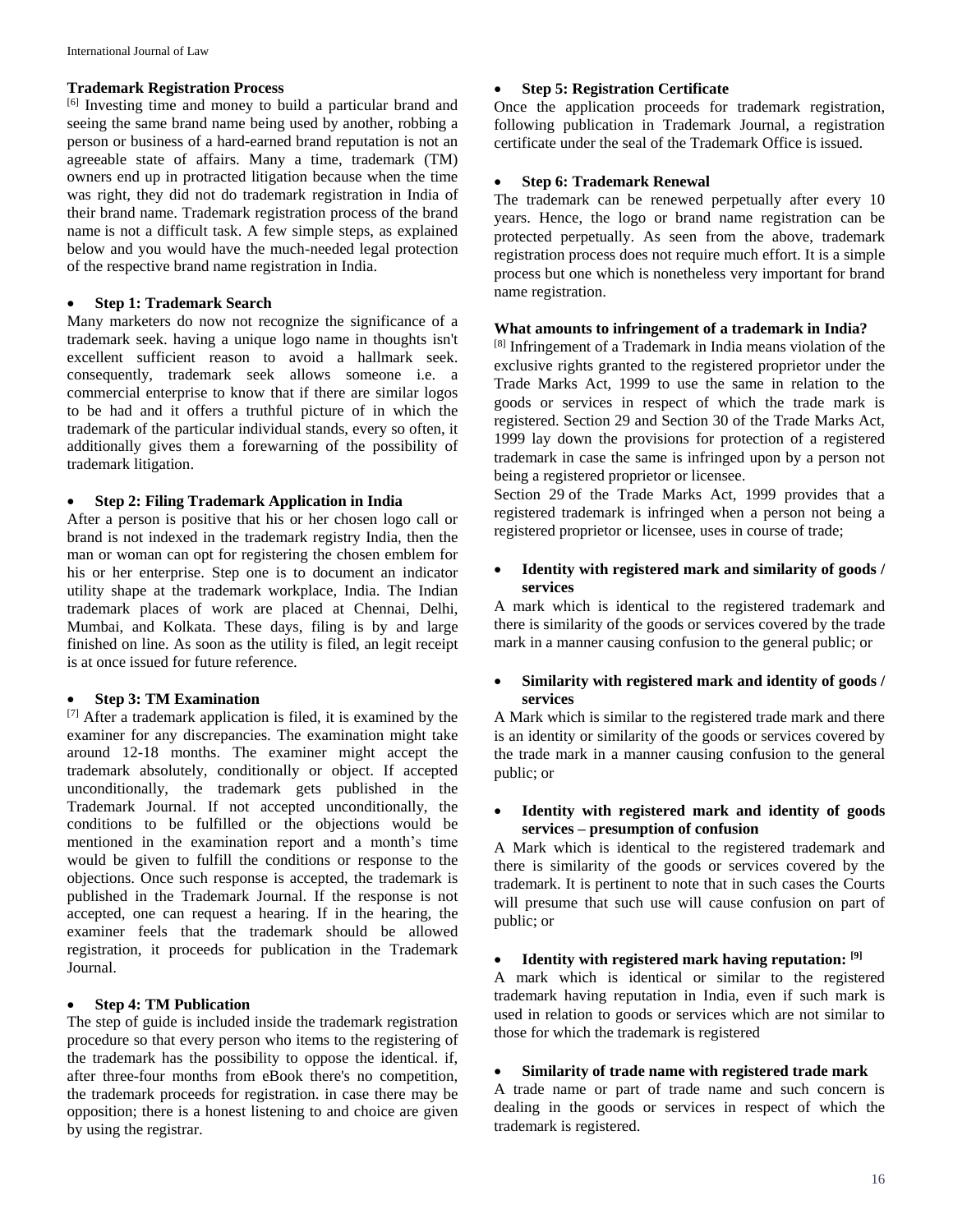# **Application of registered mark on labeling or packaging etc. with knowledge that such application is without authorization**

Applies registered trademark to material intended to be used for labeling, packaging, business paper or advertisement provided such person when he applied the mark knew or had reasons to believe that the application of the mark was not duly authorized by the Registered User or Licensee there of.

### **Use of registered trademark in advertising, when such use takes unfair advantage, is detrimental or against the reputation of registered trademark**

An advertising using a registered trademark and such advertising;

- 1. Takes unfair advantage of and is contrary to honest practices in industrial or commercial matters; or
- 2. Is detrimental to its distinctive character; or
- 3. Is against the reputation of the trade mark.

#### **What does not amounts to infringement of a trademark in India?**

 $[10]$  Section 30 of the Trade Marks Act, 1999 provides limits on effect of registered trademark and also enumerates certain acts which do not constitute infringement. These acts are also used as defense in suits for infringement of trademarks and an infringer may escape his liability if his use of the registered trademarks falls within the ambit of the section. Section 30 of the Trade Marks Act, 1999 provides that there is no infringement of registered trademark;

# **[11] 1. Use of mark to indicate the kind, quality, quantity etc.**

The infringing mark is used in relation to goods or services covered by the registered trademark to indicate the kind, quality, and quantity etc. of the goods or rendering of services. For example in a case before the Delhi High Court proprietor of the mark "RICH'S WHIP TOPPING" registered in Class 30 for non-dairy topping, icing, filling and generally for other goods in that Class instituted a trademark infringement proceedings and passing off action against the user of the mark "BELLS WHIP TOPPING". The Delhi High Court in this case held that as the word "WHIP TOPPING" is indicative of quality of goods sold under and its use cannot be considered as infringement of registered trade mark "RICH'S WHIP TOPPING" unless it is established that the mark "WHIP TOPPING" has acquired secondary meaning.

# **2. Use of mark, which is outside the scope of registration**

When the registered trademark is registered subject to conditions or limitations and the trademark is used in a manner, which outside the scope of registration.

For instance; a trademark such as "XYZ floral Garden Market" may be registered with the condition that the registered proprietor will not have the exclusive rights to use the words "Garden" and/or "Market". In such case use of the words "Garden" and/or "Market" by person will not amount to infringement of the registered trademark.

# **3. Implied consent for use**

Where a person uses the mark in relation to goods or services

for which the registered owner had once applied the mark and had not subsequently removed it or impliedly consented to its use;

# **4. Use of Registered Trademark in relation to parts and accessories etc.**

A trade mark registered for any goods may be used in relation to parts and accessories to other goods or services and such use is reasonably necessary and its effect is not likely to deceive as to the origin;

### **5. Use of two Registered Trademarks identical or similar to each other**

The use of registered trade mark being one of two or more registered trademarks, which are identical or similar in exercise of the right to the use of that registered trade mark.

### **Certain other acts that do not constitute infringement**

[12] Following acts do not constitute infringement of the right to the use of a registered trademark:

- When a person uses a trademark in accordance with honest practices in industrial and commercial matters that do not take unfair advantage.
- When a person uses a trade mark in relation to goods or services indicating character, quality or geographical origin
- When a person uses a trade mark in relation to services to which the proprietor has already applied the mark or registered user the object of the use is to indicate that the proprietor or the registered user has performed the services.
- When a person uses a trademark, which is subject to any conditions or limitations, beyond the scope of such conditions or limitations will not constitute infringement.
- When a person uses a mark in relation to goods to which the mark has been lawfully applied, or where the registered proprietor has consented to the use of the mark. This applies to cases where goods are purchased in bulk and sold in retail applying the mark.
- When a person uses a mark in relation to parts of a product or accessories to the goods in respect of which the mark is registered if the use is reasonably necessary to indicate that the goods so adapted.
- When a person uses a mark or a similar mark in the exercise of a right conferred by independent registration.
- When a person assigns a trademark to another, this will not affect the right of that person to sell or deal in the goods bearing that mark.

#### **Infringement of a trade mark with the help of cases**

[13] Infringement occurs when someone else uses a trademark that is same as or similar to your registered trademark for the same or similar goods/services. Trademark infringement claims generally involve the issues of likelihood of confusion, counterfeit marks and dilution of marks. Likelihood of confusion occurs in situations where consumers are likely to be confused or mislead about marks being used by two parties. The plaintiff must show that because of the similar marks, many consumers are likely to be confused or mislead about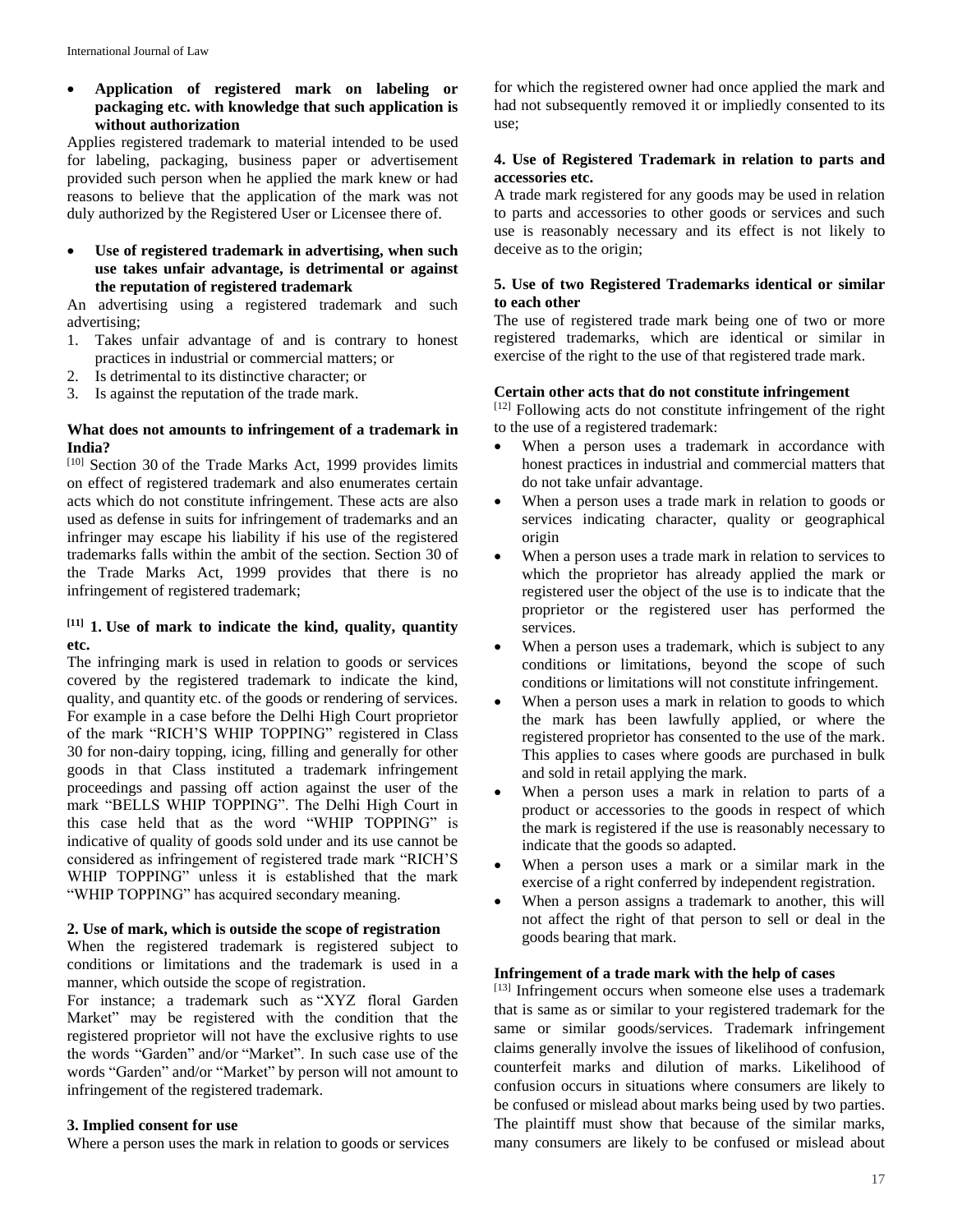the source of the products that bear these marks.

Dilution is a trade mark law concept forbidding the use of a famous trade mark in a way that would lessen its uniqueness. [14] In most cases, trade mark dilution involves an unauthorized use of another's trade mark on products that do not compete with, and have little connection with, those of the trade mark owner. For example, a famous trade mark used by one company to refer to hair care products might be diluted if another company began using a similar mark to refer to breakfast cereals or spark plugs.

[15] The concept of infringement can be explained with the help of the following case laws:

# **In the case Castrol limited vs. P.K. Sharma**

**Facts of the case:** The Plaintiff is the registered owner of the trade marks Castrol, Castrol Gtx and Castrol Gtx 2 in respect of oils for heating, lighting and lubricating. During the month of December 1994, plaintiffs came to know that the defendant was carrying on business of selling multigrade engine oil and lubricants under the trade mark 'Castrol Gtx& Castrol Crb' IN IDENTICAL containers as used by the plaintiffs. Plaintiff filed a suit for perpetual injunction.

**Held:** The user of the said trade marks by the defendants, who had no right in any manner to use the same, is dishonest and it is clearly an attempt of infringement. The prayer of the plaintiff was accepted.

# **Ranbaxy laboratories Ltd. Vs. Dua pharmaceuticals Ltd.,**

The plaintiff company manufactured drugs under the trade name "Calmpose". This was a sedative and given to children / adults to calm their pose during sleep when they were suffering from severe bronchitis, cough and cold. This medicine was used to prevent the patients from getting fits; breathlessness etc. during sleep a similar product was floated under the trademark "Calmprose". By the defendant company, it is very evident that the insertion of the letter "R" is the only difference which may be noticed or may go unnoticed also. The said two trademarks having appeared phonetically and visually similar and the dimension of the two strips being practically the same including the type of packing, the colour scheme and manner of writing, it was found to be a clear case of infringement of trade mark and the ad interim injunction granted in favor of the plaintiff was accordingly made absolute.

# **Cadbury India Limited and Ors. vs. Neeraj food products on 25 May, 2007**

[16] The plaintiff was a registered proprietor of a trademark by virtue of Section 21 of the Trademark Act of the certificate No.291026 dated 21st September, 1973 in the 'CADBURY GEMS' label without any disclaimer. The plaintiff therefore had a statutory remedy in the event of the use by the defendant of the said trademark or a colorable imitation or any other resemblance to the product thereof. The Court where the said case was filed had arrived at a conclusion that the defendant's trademark was phonetically close to an essential part of the plaintiff's trademark. The defendant had also adopted every essential Page 1629 feature of the label of the plaintiff and

adopted a trademark which was deceptively similar to the plaintiff's trademark. Consequently, any points of difference or additional material adopted by the defendant would have no bearing so far as the case of infringement of the plaintiff's trademark by the defendant is concerned. Further, a purchaser of the product would not ask for 'Cadbury Gems' or 'James Bond'. While affecting a purchase the product of the plaintiff would be popularly asked for as 'Gems'. The defendant had adopted James which is undoubtedly phonetically similar to the plaintiff's trademark 'Gems' which was an essential part of the plaintiff's registered trademark.

# **London Diary VS London Derry**

[17] The Plaintiff, International Foodstuff Co. LLC was a Dubai-based company which sold various flavors of ice-cream under the mark "LONDON DAIRY". This trademark was used only in respect of, and only of, ice-cream. The Plaintiff was the registrant of the trademark "LONDON DAIRY" since 2001 and in 2007 the Plaintiff obtained registration for the label trademark which was both registered in Class 30. The Defendant, Parle Products Private Limited, started selling boiled confectionery sweets under the trademark "LONDONDERRY" in 2011. The Defendants had used the mark continuously since then and they had also applied for registration of the trademark, with the application which was also pending at that point of time.

Held In view of the above, the Bombay High Court vide it's order dated April 11, 2016 held that there was no law that says that a solitary test of pronunciation will suffice to defeat all else that weighs against or the visual, structural similarity, the attendant circumstances, lack of meaningful reputation or goodwill, the want of demonstration of deceit or misrepresentation or differences in color, trade dress, the goods and their pricing should be ignored only because of phonetic similarity. Since the Plaintiff had sought injunction only on the basis of this phonetic similarity and there is no other basis for this action at all, the Bombay High Court held that there was not sufficient warrant for grant of injunction and dismissed the Notice of Motion without costs.

# **The Coca-Cola Company Vs. Bisleri International Pvt. Ltd Manu/DE/2698/2009**

[18] Export: Threats: Jurisdiction – The Delhi High Court held that if the threat of infringement exists, then this court would certainly have jurisdiction to entertain the suit.

It was also held that the exporting of goods from a country is to be considered as sale within the country from where the goods are exported and the same amounts to infringement of trade mark. In the instant case, the defendant, by a master agreement, had sold and assigned the trade mark "MAAZA" including formulation rights, know-how, intellectual property rights, goodwill etc. for India only with respect to a mango fruit drink known as MAAZA.

In 2008, the defendant filed an application for registration of the trade mark MAAZA in Turkey and started exporting the fruit drink under the trade mark MAAZA. The defendant sent a legal notice repudiating the agreement between the plaintiff and the defendant, leading to the present case. The plaintiff, the Coca Cola Company also claimed permanent injunction and damages for infringement of trade mark and passing off.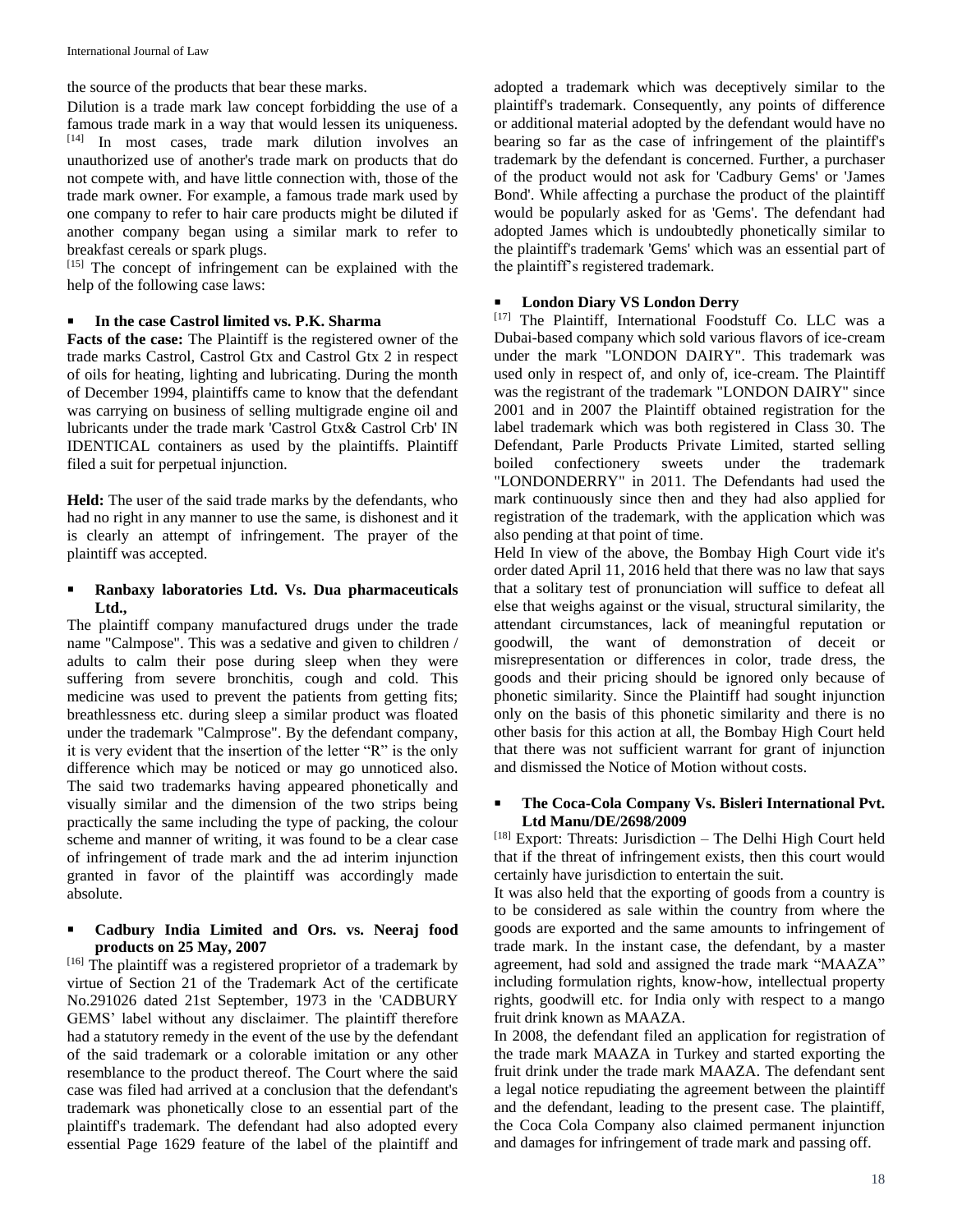International Journal of Law

It was held by the court that the intention to use the trade mark besides direct or indirect use of the trade mark was sufficient to give jurisdiction to the court to decide on the issue. The court finally granted an interim injunction against the defendant (Bisleri) from using the trade mark MAAZA in India as well as for export market, which was held to be infringement of trade mark.

# **Pantaloons dragged to court by shoppers' stop and lifestyle; west side also contemplates similar action, (July 14th, 2008).**

[19] The renowned Shoppers' Stop and Lifestyle company had dragged their rival Pantaloon to court as they were miffed with an advertisement issued by the flagship company of Kishore Biyani owned Future Group that offered 10% extra discount to their loyal customers vide an advertisement issued in The Times of India, New Delhi, dated 28th June, 2008. The complainant retailers have accused Pantaloon of trademark violations and unfair business practices, says a Live Mint report. All the three parties operate department store format store chains in lifestyle segment. Even Westside had taken objection to the ad saying, "We had sent a notice to them to which they have not responded," said SmeetaNeogi, Head (Marketing) Westside. Pantaloon's 'Central' mall at Gurgaon had offered 30% discounts to its customers over the weekend. Loyalty card holders of competing retailers like Shopper's Stop, Lifestyle and Westside, were lured by Pantaloon by offering an additional 10% discount on select brands of apparel. The advertisement asked such customers to: "Present your membership card to avail this offer. "Loyalty cardholders are mainstay of business for most retailers. Shoppers' Stop had a highly popular loyalty card programme branded "First Citizen." According to analysts, more than two-thirds of Shoppers' Stop's apparel business is accounted for by its loyal customers. "They (Pantaloon) had lured my customers by using my name in an unfair manner," said Sandeep Mittal, the lawyer representing for both the petitioners.

The Honorable Delhi high court had issued an injunction restraining Pantaloon from using names of its rivals in the ads until the next hearing in the matter which was fixed for 31st July. Taking potshots at these competitors is not new for Pantaloon. Last year, its Big Bazaar chain had put up hoardings, asking customers to "Keep West-aside," "Shoppers! Stop" and "Change Your Lifestyle. Make a Smart Choice."

# **Horlicks Limited and Ors. Vs. KartickSadhukan, Delhi High Court 2002 (25) PTC 126 Del**

[20] This case revolves around the principle of infringement of trademark and copyright laws. HORLICKS Limited (hereinafter referred to as H) is a foreign company engaged in manufacturing of a wide range of food products, including foods for infants, children and invalids, malted milk, biscuits, toffees, etc. under the trademark HORLICKS, of which it claims to be the original registered owner. The trademark 'HORLICKS' was registered in India in relation to foods for infants, children as well as mailed milk as early as 1943, for biscuits in 1961 and in respect of toffees in 1966. H is also the owner of copyright of HORLICKS label and is exclusively entitled to reproduce and alter the features of the HORLICKS label in any material form as it deems fit.

Kartick Confectionery (hereinafter referred to as K) started manufacturing a similar look-alike product, namely, toffees under the trademark 'HORLIKS' infringing the trademark rights enjoyed by 'HORLICKS'. K also reproduced the label of H thereby amounting to the infringement of the copyright of the latter contended that since the consumers of the product under the trademark HORLICKS included infants, children and adults it was obligatory to ensure that the quality and standard of the product met the prescribed requirements under the law. They further stated that they ensured that the products under the trademark HORLICKS were made under strict hygienic conditions.

Accordingly, if K is permitted to use the challenged trademark HORLIKS, the right of which was never granted neither permitted by H, the latter was at all times at a risk of facing the consequences of K's conduct and unauthorized use. Hence they filed for a suit seeking to permanently restrain K from infringing the H's trademark HORLICKS and also its copyrights which it enjoyed over the product.

A Single Judge Bench of the Delhi High Court comprising of Justice B Chaturvedi found out that H was indeed the original registered owner of the trademark HORLICKS in respect of food for children, malted milk, biscuits and toffees and all other products as a result of prior marketing and registration. With regards to toffees registration was done in India in 1966 and the company carried out various advertisements of its products under the trademark HORLICKS and thereby enjoyed sufficient goodwill and reputation for its products in India. The court ruled that use of the label and trademark HORLIKS by K in respect of toffees is very likely to cause confusion among the people. It would thereby lead to deception, majorly as a result of K having copied the trademark HORLICKS and also its label as and how it appears on the products manufactured and marketed by H.

Accordingly the court restrained K from manufacturing and selling toffees or other related goods under the trademark HORLIKS or under any other name that is similar in expression to H's trademark HORLICKS. Further the court barred K from reproducing, printing or publishing any label which was a mere reproduction or imitation of K's HORLICKS label, thereby protecting the latter's copyright to the label.

#### . **[21] In Kamal trading Co. vs. Gillette UK Limited (1998 IPLR 135)**

Injunction was sought against the defendants who were using the mark 7'O Clock on their toothbrushes. The Bombay High Court, which held that the plaintiff had acquired an extensive reputation all over the world including India by using the mark 7'O Clock on razors, shaving creams, as such it was a well-known mark. The use of an identical mark by the defendant would lead to the customer being deceived. As such, the defendant was prohibited from using the mark.

#### ı **[22] Colgate-Palmolive (India) Limited vs. Anchor Health & Beauty Care Private Ltd 2009 (40) PTC 653(Mad.)**

This case dealt in comparative advertisements. The issue involved whether a person can be injucted from making any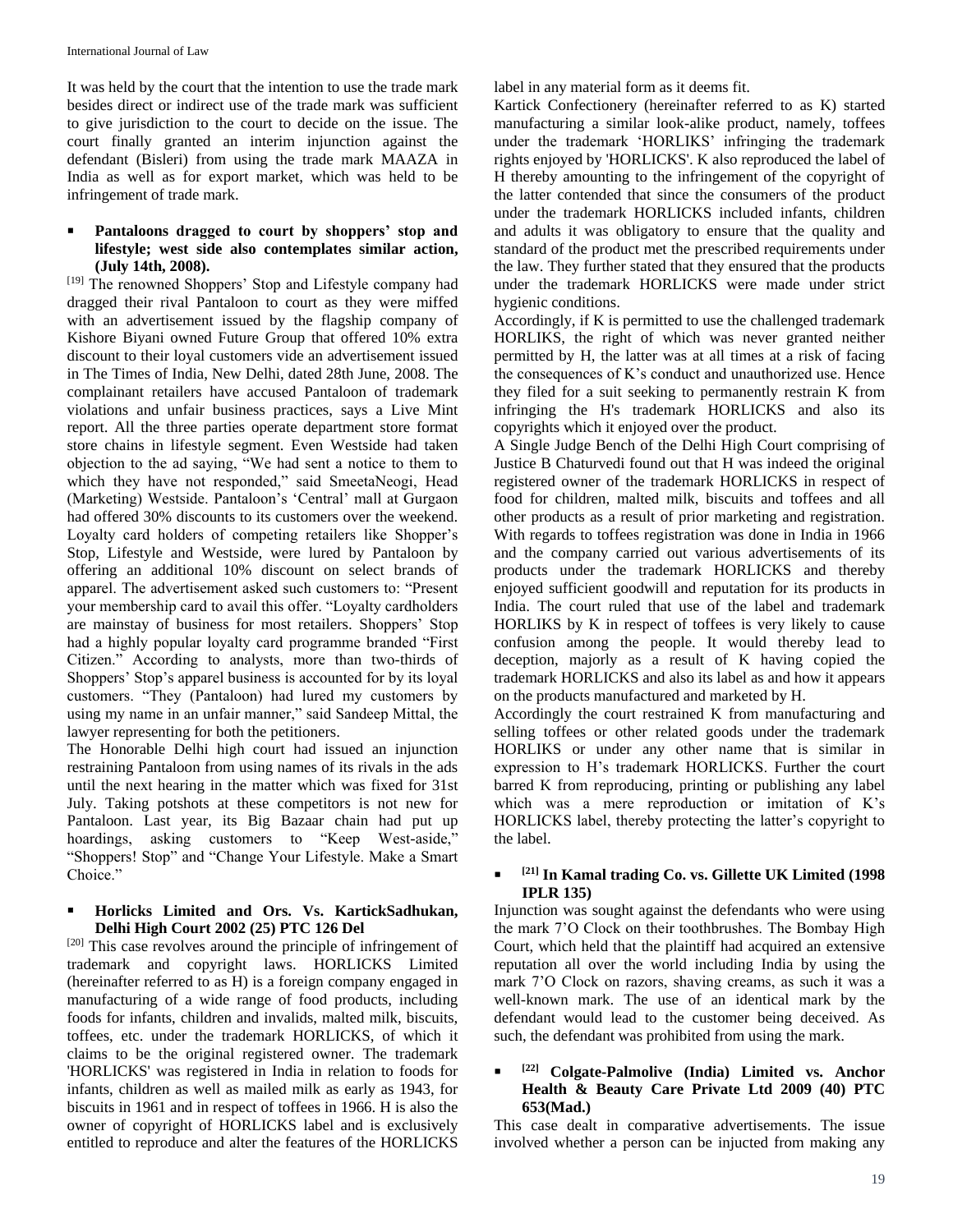false, misleading or disparaging representations or from making any slanderous statements in showing, screening, exhibiting or telecasting commercial/advertisements with respect to products of any other person. Colgate-Palmolive approached the court for the words "ONLY" and "FIRST" used in the advertisement of the Anchor Health. The objection regarding the advertisement was the claim by Anchor that theirs was the "ONLY" toothpaste containing all the 3 ingredients Viz., calcium, Fluoride, Triclosan. The Second objection was the use of the word "FIRST" all round protection toothpaste. The applicants contented that even their products all the 3 ingredients and were prevalent even before Colgate had established itself as a pioneer in the world of dental care. The claims made by Anchor were contented to be false.The court stopped the defendant from using red and white in its packaging and trading as the plaintiff had proprietary rights over the combination when used for toothpastes.

# **Wyeth Holdings Corp. & Anr. vs. Sun Pharmaceuticals Industries Ltd. 2004 (28) PTC 423 (BOM)**

 $[23]$  In this case the plaintiff whose former name was American Cyanamid Company and who was the proprietor of the trademark 'PACITANE' registered the mark in Class 5 of Pharmacy goods. The respondent was using the mark 'PARKITANE' with respect to similar goods. The plaintiffs filed a suit for infringement for using the mark 'PARKITANE'. The Court held that in both the cases the goods are similar, being pharmaceutical preparations for treatment of Parkinson's disease, the customers buying these goods are the same and the trade channels are the same. Since the defendants did not show any search of the Register before adopting the impugned mark, prima facie adoption of the mark was not honest.

Further, the Court held that despite protests, if the defendants have chosen to continue to sell the products, it cannot be said to be acquiescence by the plaintiff. Therefore the Court held that injunction is to be granted in favour of the plaintiff.

#### **The Court granted injunction in favour of the plaintiffs. Safeguards of Possessing a Registered Trademark**

- 1.  $[24]$  Once a trademark is listed on the trademark Registry, everyone including competitors is notified. Thus, when required, legal relief and damages may be asked for if someone infringes/misuses.
- 2. A person cannot assign/transfer/license unregistered trademarks while it is possible with registered trademarks in exchange for "royalty" payments.
- 3. Above all, it helps a business earn goodwill and facilitate marketing and promotion of its products/services.
- 4. A registered trademark offers the most protection allowed by law. This gives the owner the exclusivity to use the trademark in relation to their goods and services. The owner is able to enforce the protection of their registered trade mark over infringing businesses and instruct them to comply with the demands raised by the owner.
- 5. There is nothing worse than putting time, money, blood, sweat & tears into a business or brand, only to have someone try to cash-in on your hard work and good will.

For example, if an owner had AAA [dot] com and if the owner had built up this site by investing time and money into the site and soon if an ex-employee decided to start aaa [dot].com net a few suburbs over, then the owner must be able to shut them down. A registered trademark will enable the owner to do this.

# **Implications for trademark infringement**

[25] The prevalent legal view with regard to trademark infringement is that consumers who exercise a low (high) degree of care when evaluating goods will be less (more) likely to notice differences among brands and thus conclude they are of (dis)similar origin. The authors argue on the basis of the involvement literature and demonstrate through two field experiments that the effect of degree of care on likelihood of brand source confusion varies by the type of similarity (similar sound versus similar meaning) among brand names. The authors discuss implications for trademark infringement litigation and company brand name evaluation in light of these findings.

#### **The trademark registration process may cost more**

If a person is attempting to register a descriptive trademark on the Principal Register, he / she is going to be fighting an uphill battle. The USPTO Examining Attorney will issue an Office Action refusing registration under Trademark Act Section 2(e) (2) finding that the mark is merely descriptive of the identified goods or services. The Applicant will have to submit substantive argument in the form of a brief to persuade the Examining Attorney that the mark is not merely descriptive. If the Examining Attorney issues a final refusal, the Applicant may have to appeal the decision to the Trademark Trial and Appeal Board. This process can be very costly and in the end, the person may not be able to register the mark on the Principal Register.

# **Conclusion**

This paper gives a very clear picture of what is a trademark, the process of registering a trademark, how to choose a brand name or trademark, the procedures involved in obtaining the same, the conditions that are prescribed for obtaining a trademark, the functions and categories of trademark, the modalities involved in the infringement of a trademark and the relevant laws relating to it etc. Most of the above classifications and others have also been explained in detail with suitable examples and case laws. By reading this paper even a layman would become aware of how the business people are cheating the general public by using the brand name of standard companies making sub-standard products which is similar in appearance and phonetic names and selling it to the poor consumers. This is done, so as to enable them to get some business in this competitive world. Various case laws have been mentioned which illustrates the various types of infringement of a trademark, the purpose for which the case was filed and what the court has held etc. The main aspect of this paper revolves around the trademarks and patents as safeguards to the intellectual creation, the safeguards available for using a registered trademark, the laws attached to it, which shall be implemented upon infringement of a trademark. This paper also discusses at length, as to what the factors that